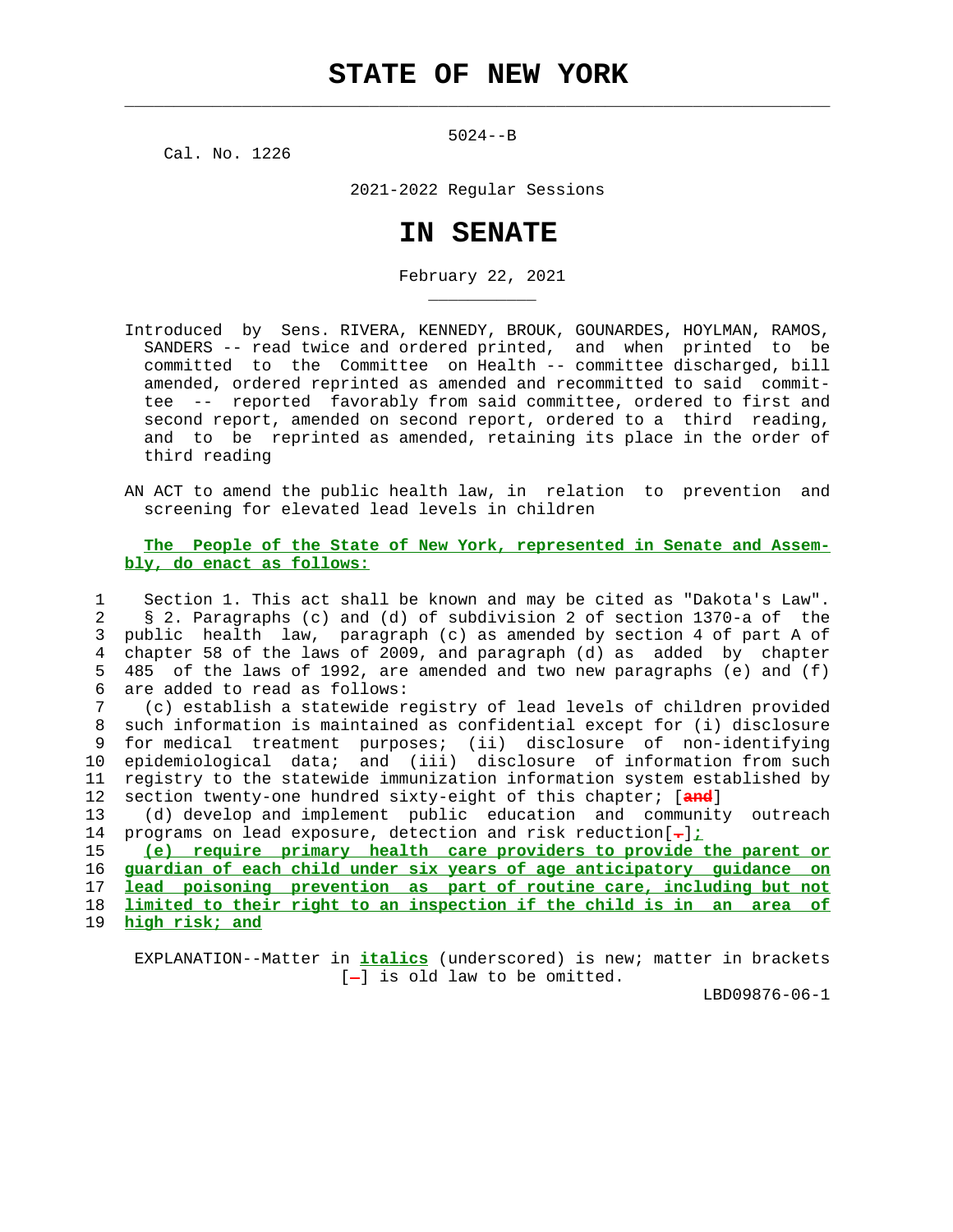S. 5024--B 2

 1 **(f) develop and update as necessary, in consultation with the New York** 2 **state advisory council on lead poisoning prevention, a standardized lead** 3 **exposure risk assessment questionnaire that shall be available on the** 4 **department's website for primary health care providers to utilize pursu-** 5 **ant to subdivision two-a of section one thousand three hundred seventy-c** 6 **of this title.** 7 § 3. Section 1370-c of the public health law is amended by adding a 8 new subdivision 2-a to read as follows:<br>9 2-a. Every primary health care provid 9 **2-a. Every primary health care provider shall conduct a lead exposure** 10 **risk assessment questionnaire provided by the department beginning at** 11 **least six months and continuing until the age of six at each routine** 12 **well-child visit, or at least annually if a child has not had routine** 13 **well-child visits.** 14 § 4. Section 1370-d of the public health law, as added by chapter 485 15 of the laws of 1992, is amended to read as follows: 16 § 1370-d. Lead screening of child care [**or**]**,** pre-school**, pre-kinder-** 17 **garten or kindergarten** enrollees. 1. Except as provided pursuant to 18 regulations of the department, each child care provider, public and 19 private nursery school [**and**]**,** pre-school**, and pre-kindergarten or** 20 **kindergarten** licensed, certified or approved by any state or local agen- 21 cy shall, prior to or within three months after initial enrollment of a 22 child under six years of age, obtain from a parent or guardian of the 23 child evidence that said child has been screened for lead. 24 2. Whenever there exists no evidence of lead screening as provided for 25 in subdivision one of this section or other acceptable evidence of the 26 child's screening for lead, the child care provider, principal, teacher, 27 owner or person in charge of the nursery school [**or**]**,** pre-school**, or** 28 **pre-kindergarten or kindergarten** shall provide the parent or guardian of 29 the child with information on lead poisoning in children and lead 30 poisoning prevention and refer the parent or guardian to a primary care 31 provider or the local health authority. 32 3. (a) If any parent or guardian to such child is unable to obtain 33 lead testing, such person may present such child to the health officer 34 of the county in which the child resides, who shall then perform or 35 arrange for the required screening. 36 (b) The local public health district shall develop and implement a fee 37 schedule for households with incomes in excess of two hundred percent of 38 the federal poverty level for lead screening pursuant to section six 39 hundred six of this chapter, which shall vary depending on patient 40 household income. 41 § 5. Paragraph (d) of subdivision 8 of section 2168 of the public 42 health law, as amended by chapter 154 of the laws of 2013, subparagraph 43 (i) as amended by section 7 of part MM of chapter 57 of the laws of 44 2018, is amended to read as follows: 45 (d) The following authorized users shall have access to the statewide 46 immunization information system and the blood lead information in such 47 system and the citywide immunization registry for the purposes stated in 48 this paragraph: (i) schools for the purpose of verifying immunization 49 status for eligibility for admission, for the purpose of confirming a 50 student has been screened for lead when enrolling in child care, pre- 51 school**, pre-kindergarten** or kindergarten, and for the provision of 52 appropriate educational materials developed by the department pursuant 53 to section thirteen hundred seventy-a of this chapter on the dangers of 54 lead exposure, and the health risks associated with elevated blood lead 55 levels to the parents or legal guardians of the student with an elevated 56 blood lead level, as such term is defined in subdivision six of section